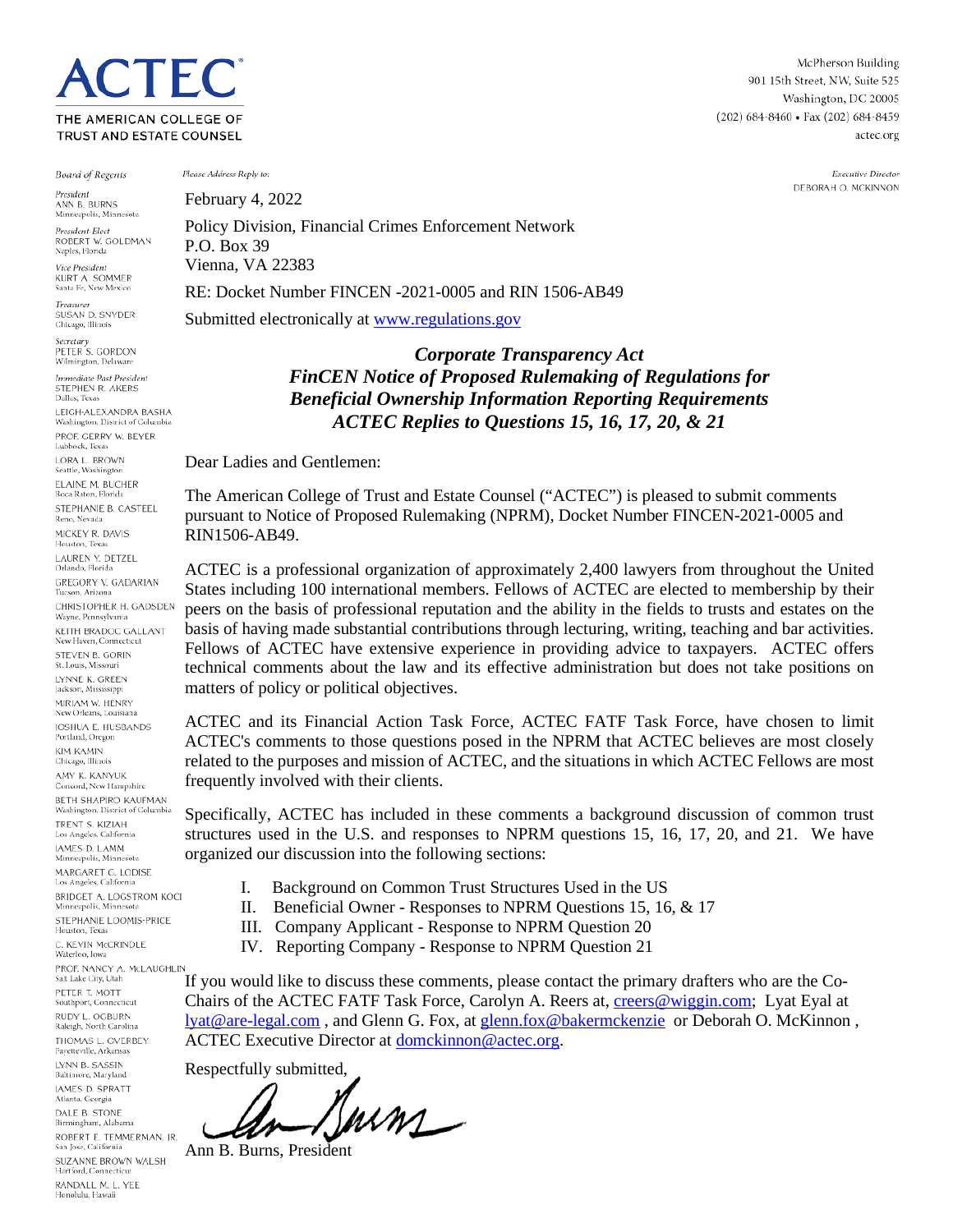# *Corporate Transparency Act FinCEN Notice of Proposed Rulemaking of Regulations for Beneficial Ownership Information Reporting Requirements ACTEC Replies to Questions 15, 16, 17, 20, & 21*

The Corporate Transparency Act ("CTA") was enacted by Congress over President Trump's veto on January 1, 2021, as part of the National Defense Authorization Act. The CTA effectively creates a national beneficial ownership registry by requiring certain business entities to report their "beneficial owners" and "company applicants" to Treasury's Financial Crimes Enforcement Network ("FinCEN"). The reporting requirements of the CTA are an attempt to prevent the use of shell companies for evading anti-money laundering rules or hiding other illegal activities. Reporting obligations under the CTA will take effect on the effective date of the regulations thereunder, which were required to be promulgated by January 1, 2022, but may have an effective date thereafter.

On December 8, 2021 FinCEN issued a notice of proposed rulemaking (Docket Number 2021-26548 and RIN 1506-AB49, the "NPRM"). In the NPRM FinCEN promulgates proposed regulations that would implement Section 6403 of the CTA (the "Proposed Regulations"). Section 6403, among other things, amends the Bank Secrecy Act (BSA) by adding a new Section 5336, Beneficial Ownership Information Reporting Requirements, to Subchapter II of Chapter 53 of Title 31, United States Code. The NPRM requests comments on certain provisions in the Proposed Regulations and seeks guidance on how best to implement the reporting requirements of the CTA. FinCEN requires such comments to be submitted by February 7, 2022.

The American College of Trust and Estate Counsel (ACTEC) is a nonprofit association of lawyers and law professors skilled and experienced in the preparation of trusts and wills; tax and estate planning; and the administration of trusts and estates. ACTEC and its FATF Committee have chosen to limit ACTEC's comments to those questions posed in the NPRM that ACTEC believes are most closely related to the purposes and mission of ACTEC, and the situations in which ACTEC Fellows are most frequently involved with their clients.

Specifically ACTEC has included in these comments a background discussion of common trust structures used in the U.S. and responses to NPRM questions 15, 16, 17, 20, and 21. We have organized our discussion into the following sections:

- I. Background on Common Trust Structures Used in the US
- II. Beneficial Owner Responses to NPRM Questions 15, 16, & 17
- III. Company Applicant Response to NPRM Question 20
- IV. Reporting Company Response to NPRM Question 21

\* \* \* \* \*

#### **I. Background on Common Trust Structures Used in the US**

Preliminarily, we will describe two of the most common trust structures used in the United States today, as well as the role of various fiduciaries named in current trust instruments and the evolved role of the trustee. This will provide necessary content to some of our responses set forth below.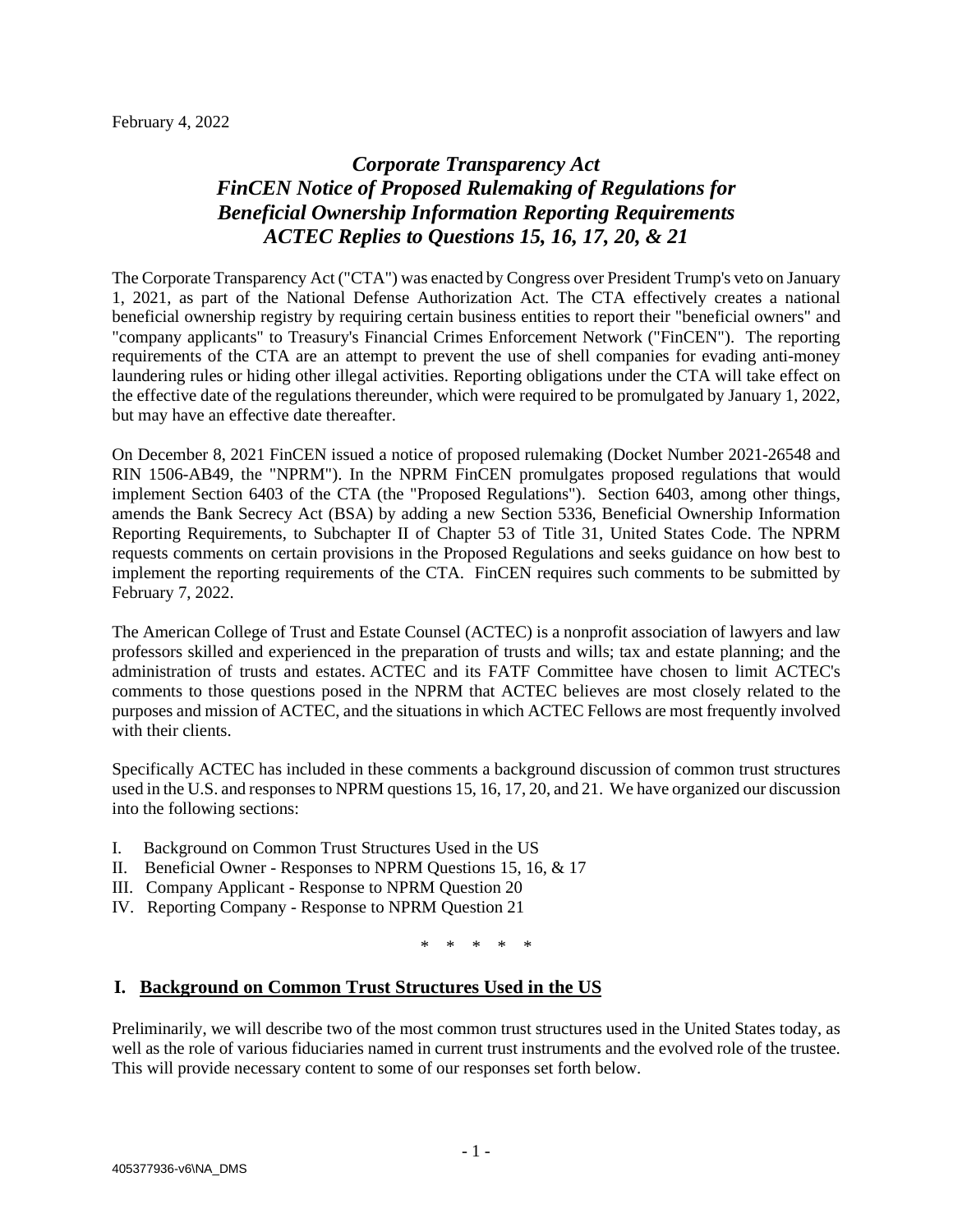The first trust structure is a "revocable trust" (also called a "living trust"). This is a trust created by an individual (called the "grantor" or "settlor") which normally also names the grantor as the initial trustee. The grantor further retains unfettered access to the assets of the trust during the grantor's lifetime, and retains the right to revoke or amend the trust in any manner during his or her lifetime. This trust is described in Prop. Reg.  $\S 1010.380(d)(3)(ii)(C)$ .

Revocable trusts have become widely used over the last twenty or so years as the preferred instrument to provide for the distribution of assets at death (as opposed to under a Will) for the following primary reasons: (i) a revocable trust can serve as an effective vehicle for the management of assets in the event the grantor becomes incapacitated, (ii) transferring assets to a revocable trust before death allows those assets to pass outside of a court-supervised probate proceeding at death which can be time-consuming and expensive, (iii) a revocable trust may avoid the need to commence a probate court proceeding for the appointment of a successor trustee, and (iv) a revocable trust is not made public upon death whereas a Will filed in a probate court is a matter of public record.

The second trust structure is a "discretionary trust". This is a trust created by an individual (called the "grantor" or "settlor") which names one or more individuals, excluding the grantor, or a corporation (such as a bank or trust company) as trustee(s). The trust is irrevocable and often intended to continue for multiple generations. The grantor designates a class of individuals (sometimes including charities) who can receive distributions from the trust at the discretion of the trustees. A common distribution clause might read, "My trustees may distribute to one or more of my descendants as much of the net income and principal of the trust as the trustees may at any time and from time to time determine in such amounts or proportions as the trustees may from time to time select for any purpose." It is also very common for discretionary trusts to last for the lifetime of the beneficiaries, with no specific age or milestone event triggering a binding requirement on the trustees to make a distribution or to terminate the trust. Particularly when substantial family wealth is involved, these trusts have become a prevalent since they allow for changing circumstances and provide a level of creditor protection since a trust with these terms is an unattractive target for claims by a divorcing spouse or other creditor of a descendant.

It is obvious from this description of a discretionary trust that the trustee has very substantial powers over the assets held in the trust. This has led to many states enacting laws that allow for the grantor to limit the trustees' powers by dividing the powers among multiple parties (called "investment advisors", "distribution advisors" or "trust directors" among other names) and by providing for another individual (called a "trust protector") to have the power to remove and replace the trustee.

Under traditional common law trust principles, trustees retained full responsibility (and liability) over how trust assets were managed, invested and distributed. More modern trust laws (enacted over the last twenty to thirty years) allow a trustee's duties, and liability for the performance or non-performance of those duties, to be allocated among the trustee and other individuals who may be more familiar with the family or better able to carry out certain trust objectives. For example, under Delaware law, a grantor can appoint a "distribution advisor" who is not the trustee but rather a trusted family member to oversee distributions from the trust, and can appoint an "investment advisor" who is not the trustee but perhaps the family financial advisor to make investment decisions. This division of the traditional roles of the trustee is very useful in situations where trusts hold concentrated investments or assets, such as a closely-held business or significant amounts of real estate. Professional trustees typically resist accepting investment responsibility for those trusts due to the specialised skills required and the potential liability associated with managing a closely held business and holding concentrated positions. Notably, trust "advisors" or "directors" are usually deemed to have the same fiduciary duties to the trust beneficiaries and exposure to liability for their actions or inactions as similarly situated trustees.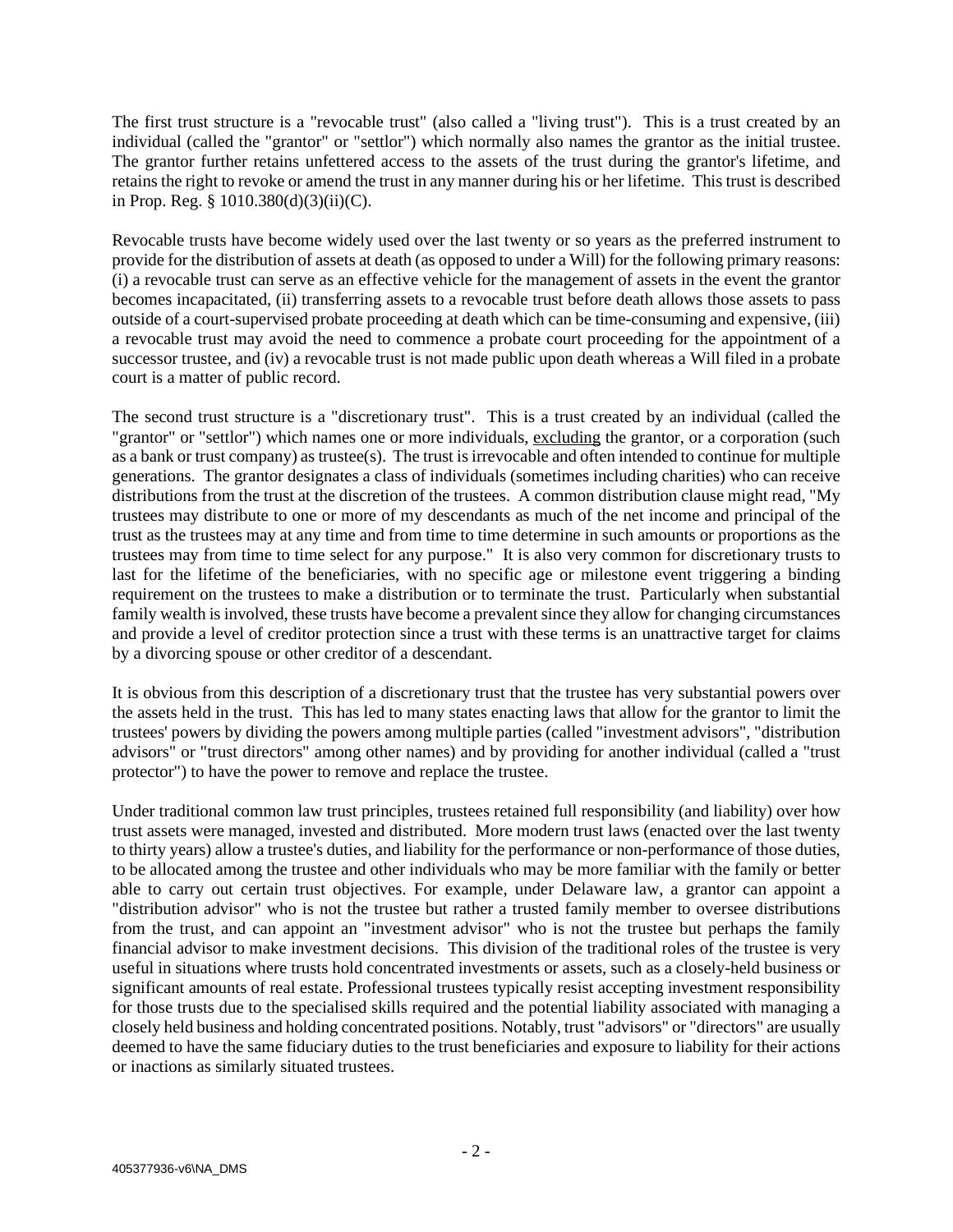## **II. Beneficial Owner - Responses to NPRM Questions 15, 16, & 17**

*Question 15: Proposed 31 CFR 1010.380(d) interprets the CTA as providing for a relatively broad approach to the definition of beneficial ownership. How burdensome will this approach be for reporting companies? In addition to responding generally to this question, please provide specific considerations and data related to costs and burdens.*

As applied to situations in which a trust holds an ownership interest in a reporting company, the Proposed Regulations do not (and likely cannot) adequately address all situations in which an individual has a direct ownership or control interest, as explained in more depth in the response to Question 17(ii), below. The difficulty in complying with the Proposed Regulations when a reporting company is owned by an irrevocable discretionary trust is a function of the unique and multi-faceted nature of irrevocable discretionary trusts in the American legal system, beginning with the traditional bifurcation of beneficial enjoyment (which can take a variety of forms and structures) and control rights over trust property (which can further be divided among various parties to the trust including individual and corporate trustees, trust protectors, distribution advisors, and investment advisors, as set forth in our opening comments.

Given the lack of a clear, objective rule applicable to irrevocable discretionary trusts, and the fact that reporting companies are potentially subject to sanctions, it is likely that a reporting company will assume a very significant burden to "over-comply" with the Proposed Regulations by gathering more information than is necessary or useful with regard to trusts which have an ownership interest in a reporting company. If there were more certainty that reporting companies are required to identify only those entities and individuals listed in Prop. Reg. §  $1010.380(d)(3)(ii)(C)$ , then the potential burden on reporting companies would be mitigated. In addition, as explained in more depth below, the potential for penalties for not reporting changes in the identities of beneficial owners within the relatively short timeframes adds to the burden on reporting companies.

*Question 16: One component of the proposed definition of beneficial owner is an individual who "exercises substantial control over the reporting company." Is the definition of "substantial control" sufficiently clear for reporting companies to be able to understand and use it?*

*Sub-question 16i: Are there any indicators that are not sufficiently clear?*

*Sub-question 16ii: Does the catch-all provision ("any other form of substantial control over the reporting company") enable a reporting company to identify the individual(s) in substantial control of the reporting company?*

*Sub-question 16iii: Are there any additional indicators of substantial control that FinCEN should consider expressly including in the regulatory definition?* 

Any individual who directly or indirectly through any contract, arrangement, understanding or relationship exercises substantial control over a reporting company or owns or controls at least 25% of the reporting company will be found to have beneficial ownership under the CTA and Proposed Regulations. As such, there are two prongs on which to focus: (i) control and (ii) ownership.

As to the control prong, the Proposed Regulations provide a definition and examples for when an individual will be found to directly have substantial control. However, there is no similar definition or example, as to how an individual can indirectly have substantial control. As such, FinCEN should provide similar guidance as to when an individual will be deemed to have substantial control indirectly.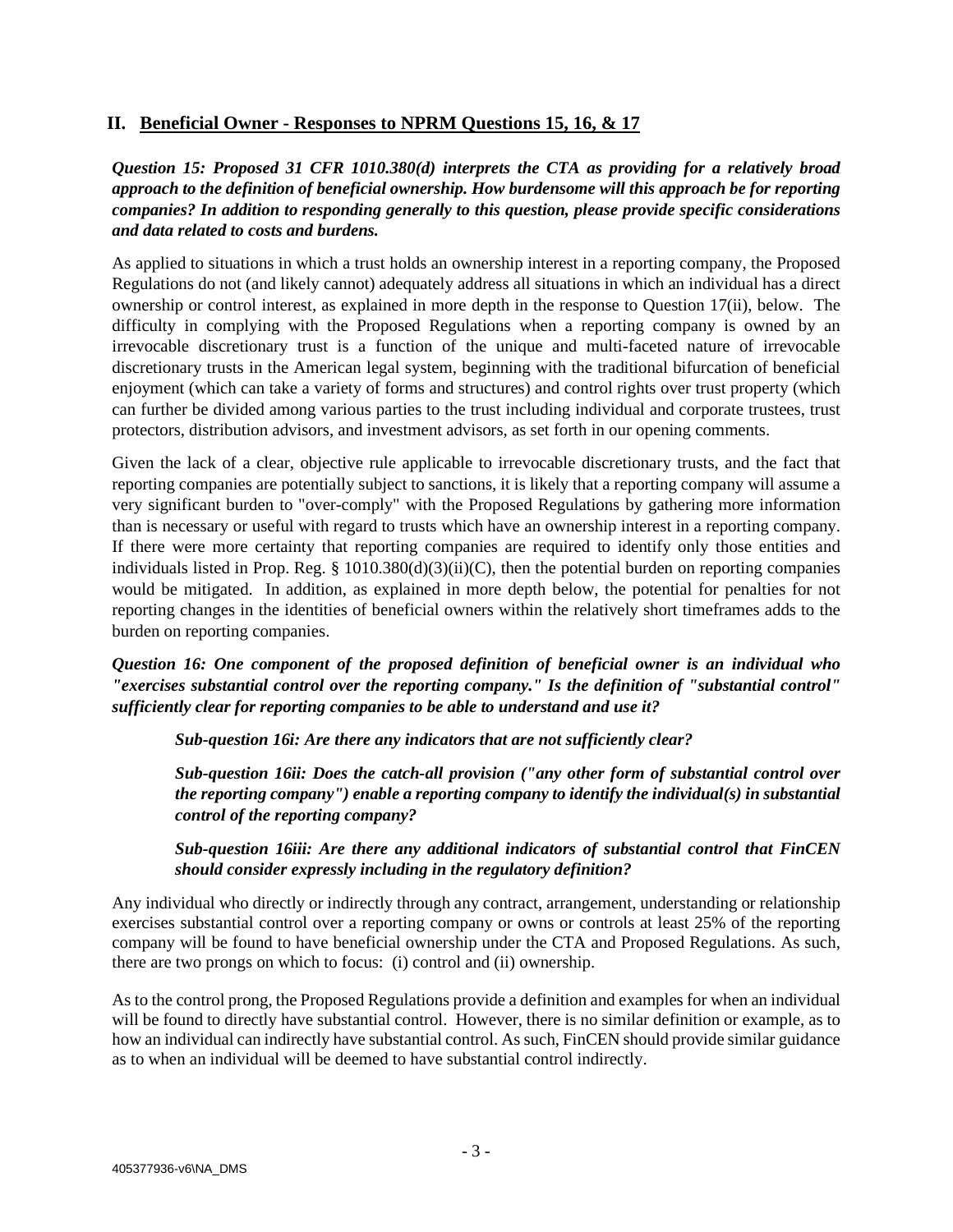The Proposed Regulations should also clearly address when an agency relationship results in substantial control over a reporting company. Prop. Reg.  $\S$ § 1010.380(d)(1)(iii) and (d)(2) provide that substantial control over a reporting company includes substantial influence over important matters affecting the reporting company and that an individual may exercise substantial control over a reporting company through any arrangement or relationship. Prop. Reg.  $\S 1010.380(d)(3)(ii)(B)$  also provides that an individual may directly or indirectly own or control an ownership interest of a reporting company through control of such ownership interest owned by another individual.

The above characterizations of substantial control of a reporting company or control of an ownership interest could encompass an agency relationship, such as that of an agent under a power of attorney or a court appointed guardian, and result in the agent being considered a beneficial owner. With that said, it is quite common for tax and legal professionals to be designated as an agent of an entity on an IRS Form 2848, Power of Attorney. The agent in this case can exercise substantial influence over IRS tax matters that affect the entity. We recommend that such an agent be excluded from the definition of "beneficial owner" due to the professional nature of the relationship and because the Department of Treasury should already have any essential information with respect to a person designated as an agent on a Form 2848. We also recommend that the Proposed Regulations clearly state that an agent under a non-IRS power of attorney, or court appointed guardian, should be considered a beneficial owner only if such person has authority to act on behalf of a reporting company or the power to control the ownership interests of a beneficial owner of a reporting company.

### *Question 17: The statutory definition of beneficial owner also includes an individual "owns or controls at least 25 percent of the ownership interests." Is the approach to first define "ownership interests" useful?*

*Sub-question 17i: Is the proposed definition of "ownership interests" sufficiently clear for reporting companies to be able to understand and use it?* 

We do not have any comment with respect to the definition of "ownership interests" in Prop. Reg. § 1010.380(d)(3)(i).

*Sub-question 17ii: Are there any aspects of the proposed rule on the determination of whether an individual owns or controls 25 percent of the ownership interests of a reporting company that are not sufficiently clear? What additional clarification could make it easier to calculate whether one owns or controls 25 percent of the ownership interests? Please propose explanatory regulatory language.* 

We believe that Prop. Reg. §  $1010.380(d)(3)(ii)(C)$  may lead to complications and confusion when a common law trust holds an ownership interest in a reporting company.

Prop. Reg. §  $1010.380(d)(3)(ii)(C)(I)$  would include as a beneficial owner "a trustee of the trust or other individual (if any) with the authority to dispose of trust assets". In many cases, the application of this provision would be straight forward, such as when one or more individuals is serving as trustee, and even in the less common situation in which an individual not serving as trustee has the authority to dispose of trust assets, such as, for example, a trust in which a beneficiary has an inter vivos power of appointment to direct the distribution of trust assets to or for a class of potential appointees. But how is this provision to be applied when an entity is serving as trustee? Would the reporting company be required to determine what individuals (such as employees) within that entity might fit within this provision? If so, what if no single individual has the authority to act on behalf of the entity serving as trustee (such as when, as an example, material distributions are only made by a committee)? How is this provision to be applied in a situation in which the ordinary roles of a trustee are divided among multiple parties, who may or may not be called "trustees," such as distribution advisors, investment direction advisors, trust protectors, etc.? In those circumstances, what does it mean to "otherwise dispose of trust assets?"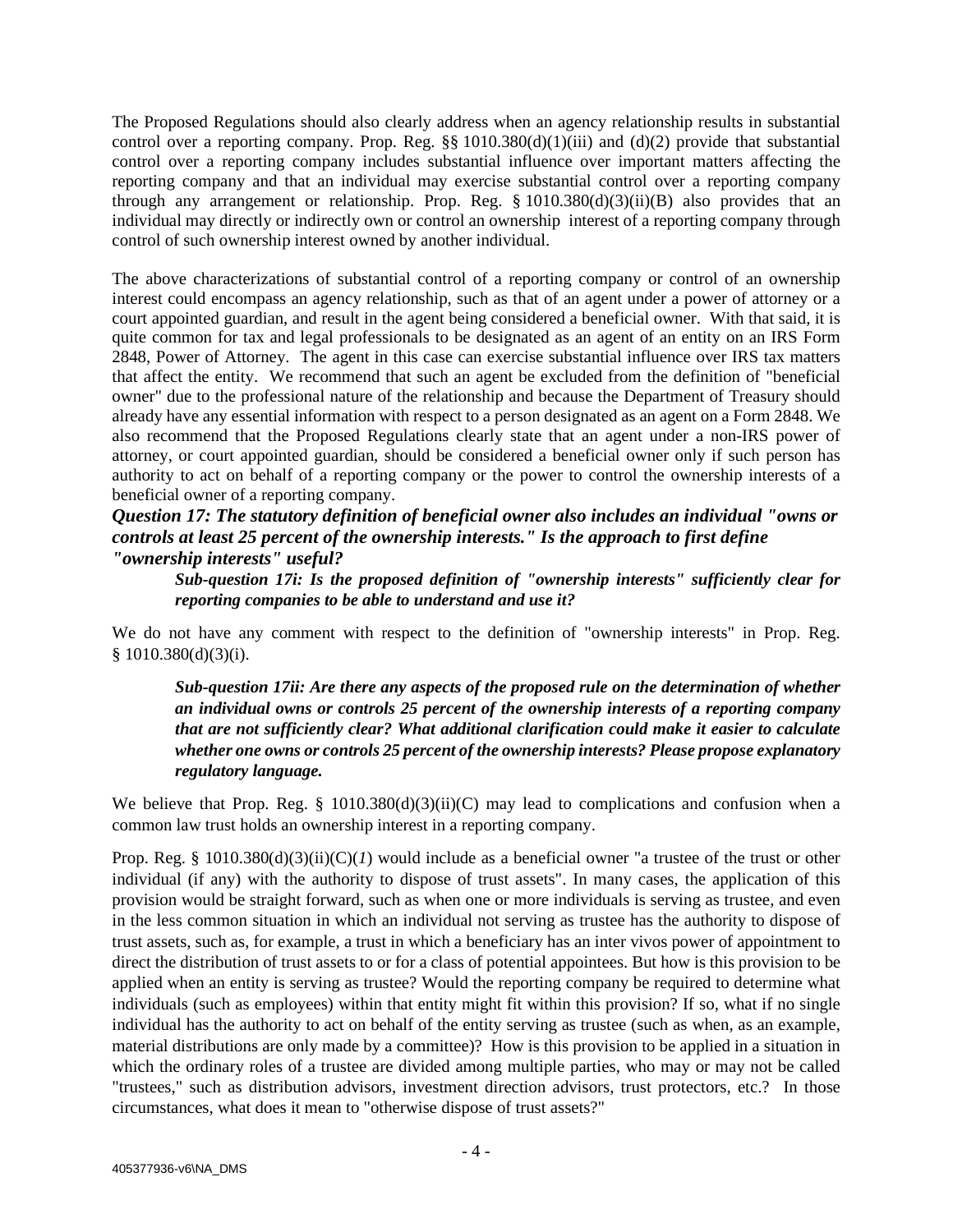The greater potential for complexity is due to Prop. Reg. § 1010.380(d)(3)(ii)(C)(*2*), but before addressing that complexity, we want to point out the practical limits of the provision. Prop. Reg. § 1010.380(d)(3)(ii)(C)(*2*) provides two clear provisions for determining which, if any, beneficiary would be considered to own or control an ownership interest of a reporting company.

- o Prop. Reg. § 1010.380(d)(3)(ii)(C)(*2*)(*i*) would include as a beneficial owner "a beneficiary who ... [i]s the sole permissible recipient of income and principal from the trust...." As written, this provision would be easily interpreted – but we believe that the number of common law trusts that have only one beneficiary who is the sole permissible recipient of income and principal is limited. As described below, common law trusts are more likely to include multiple beneficiaries.
- $\circ$  Prop. Reg. § 1010.380(d)(3)(ii)(C)(2)(*ii*) would include as a beneficial owner "a beneficiary who … [h]as the right to demand a distribution of or withdraw substantially all of the assets from the trust…." We think there are two complications with this provision.
	- First, it is not clear what "substantially all" means. Would this be based upon a percentage of the assets, and if so, would a beneficiary's rights to withdraw assets over a period of years be considered on a cumulative basis?
	- Second, and similar to the prior point, we believe that there are not many common law trusts that would fall into this category, other than revocable trusts and irrevocable trusts which grant a beneficiary the right to withdraw trust assets upon the occurrence of certain events, such as the beneficiary reaching a designated age, after achieving some external life milestone or after the death of other beneficiaries or individuals (which would probably be within the definition of Prop. Reg. § 1010.380(d)(3)(ii)(C)(*3*)(*ii*)).

Our greatest concern with Prop. Reg.  $\S$  1010.380(d)(3)(ii) is due to the fact that the enumerations within Prop. Reg. § 1010.380(d)(3)(ii)(C)(*2*) appear to be only illustrative. Prop. Reg. § 1010.380(d)(3)(ii) provides that "[a]n individual may directly or indirectly own or control an ownership interest of a reporting company through a variety of means, *including but not limited to:….*" (emphasis added). We believe that the "including but not limited to" language may lead to confusion, which is best demonstrated by examples.

*Hypothetical 1*. Assume that a corporation was originally owned by one individual. Over time the ownership was transferred so that the shares are now owned outright and in both *inter vivos* and testamentary trusts for many members of multiple generations descended from the original shareholder. In this hypothetical, assume that no individual or trustee shareholder owns more than five percent of the ownership interests, and that the corporation is a reporting company.

*Hypothetical 2.* Assume that an individual creates an irrevocable trust for the benefit of her children, grandchildren and great grandchildren, and that she relinquishes any and all rights with respect to the assets contributed to the trust, including any rights to withdraw assets or to revoke the trust. The terms of the trust name the grantor's friend as the sole trustee, and the trustee has the sole and absolute discretion to make any, or no, distributions to the grantor's descendants, the number of which is increasing each year. Years after the trust was created, the individual trustee invests in an entity that is a reporting company.

How would a reporting company handle these hypotheticals?

• It is likely that none of the beneficiaries in these hypotheticals would be described either in Prop. Reg. § 1010.380(d)(3)(ii)(C)(*2*)(*i*) (because there are multiple beneficiaries), or in Prop. Reg. § 1010.380(d)(3)(ii)(C)(*2*)(*ii*) (because none of them have a right to demand a distribution of or to withdraw *any* of the assets from the trusts).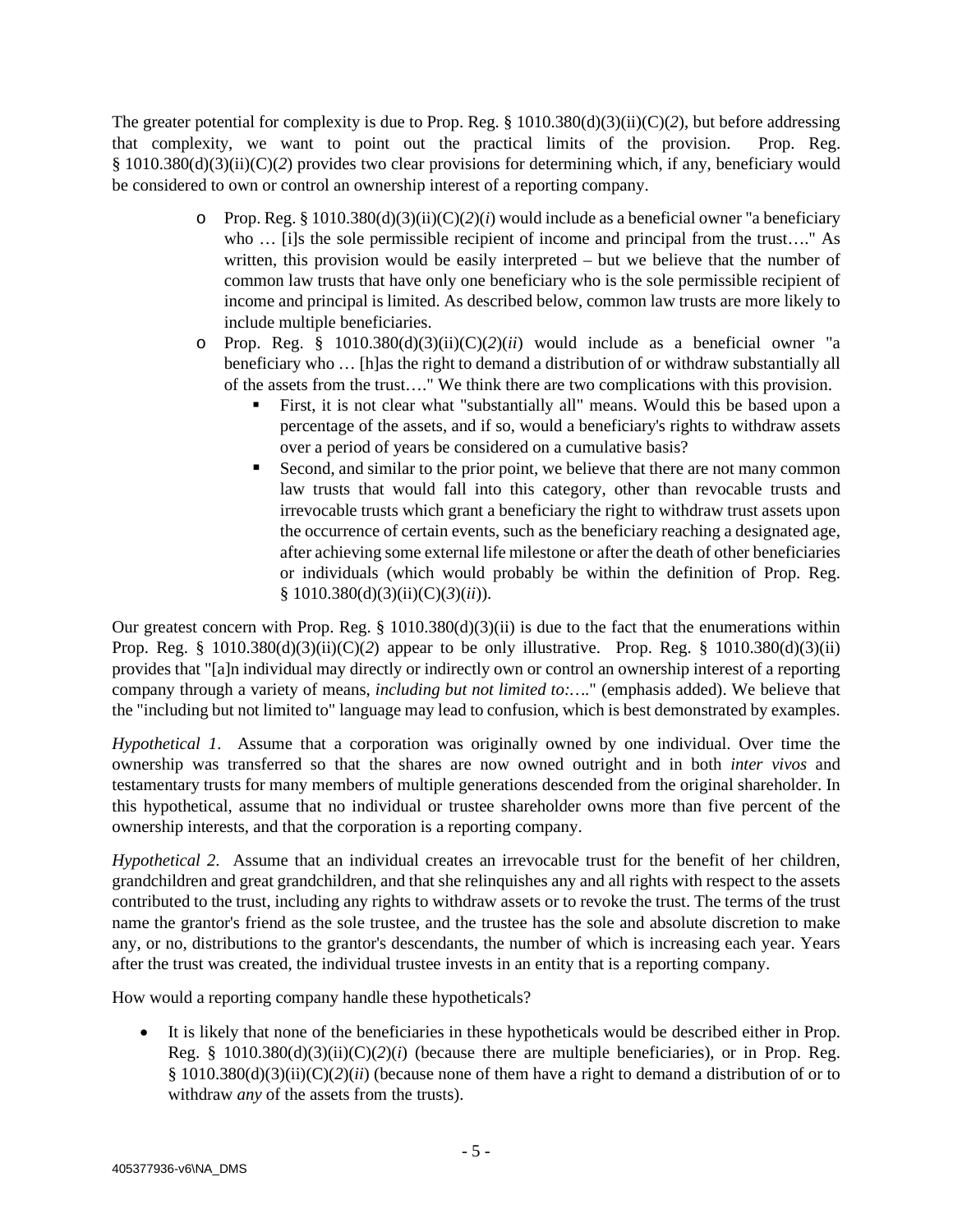- It is unlikely that the grantors and settlors of any of the trusts would be included in Prop. Reg. § 1010.380(d)(3)(ii)(C)(*3*) because the grantors and settlors are all deceased, or they have no rights to revoke or withdraw assets from the trust (directly or indirectly) because the trusts are irrevocable.
- Finally, we do not understand how to interpret Prop. Reg.  $\S$  1010.380(d)(3)(iii), specifically the language "and the percentage of such ownership interests that an individual owns or controls shall be determined by aggregating all of the individual's ownership in comparison to the undiluted ownership interests of the company."
	- o Assume that a reporting company is a corporation, that each of four siblings own 20% of the shares and the remaining 20% of the shares are owned by a trust. If one of the siblings is the sole beneficiary of income and principal of the trust, or has the right to demand a distribution of or withdraw substantially all of the assets from the trust, then it would make sense to aggregate her outright ownership of 20% with the additional 20% owned in the trust. But what if all four siblings are beneficiaries of the trust and none of them have the right to demand any distribution of or withdraw any assets from the trust? Is any portion of the trust ownership aggregated with the any of the siblings' shares? Are the siblings' shares owned outright aggregated under a family attribution rule, without even considering the ownership held in the trust?
	- o Finally, what does the "undiluted ownership interests" mean?

Our concern is that a reporting company in any of the hypotheticals above may take an extremely conservative approach and require that *all* the beneficiaries of the trusts be considered as owning or controlling an ownership interest in the reporting company.

Finally, we believe the penalties associated with the failure to report complete or updated beneficial ownership information should be revised as it pertains to information a reporting company receives from a trustee. Without the trustee providing the reporting company information, the reporting company will unlikely be able to fulfill its reporting obligations. This is similar to how a CPA receives information from a taxpayer to prepare income tax returns. For example, even if the reporting company has a copy of the trust agreement, it is often the case that beneficiaries are referred to not by name, but as a class, e.g., the "settlor's descendants," to address the settlor's desire to include as beneficiaries descendants born after settlement of the trust. The reporting company will not necessarily know this information. If a reporting company receives information from a trustee as to who the beneficial owners are, and the reporting company reasonably relies on that information and submits the report based on that information that later turns out to be inaccurate or incomplete, the reporting company should not be liable or penalized as it relied on the information provided to it. Moreover, if a reporting company does not include ownership information in an initial or updated report due to its inability to obtain the necessary information from the trustee or other owners after reasonable efforts to do so, it should not be liable or penalized. The regulations should clearly state that no penalties, not even penalties for non-wilful situations, should apply in such situations. In particular, unless final regulations provide clear guidance on who must be included in the CTA report, particularly as to who is deemed to own 25% of the ownership interests in a reporting company held by a trust with multiple beneficiaries and under which the trustee has full discretion to distribute (or not) net income and principal, no penalties should be assessed, provided the reporting company acts in good faith and takes all reasonable steps to identify trust individuals who must be reported.

The Proposed Regulations also include penalties for the failure to provide an updated beneficial ownership report to FinCEN within 30 days of learning of the change. In the context of a trust, this timeframe is too short to identify and report on a change at the trust level by a reporting company that may have no visibility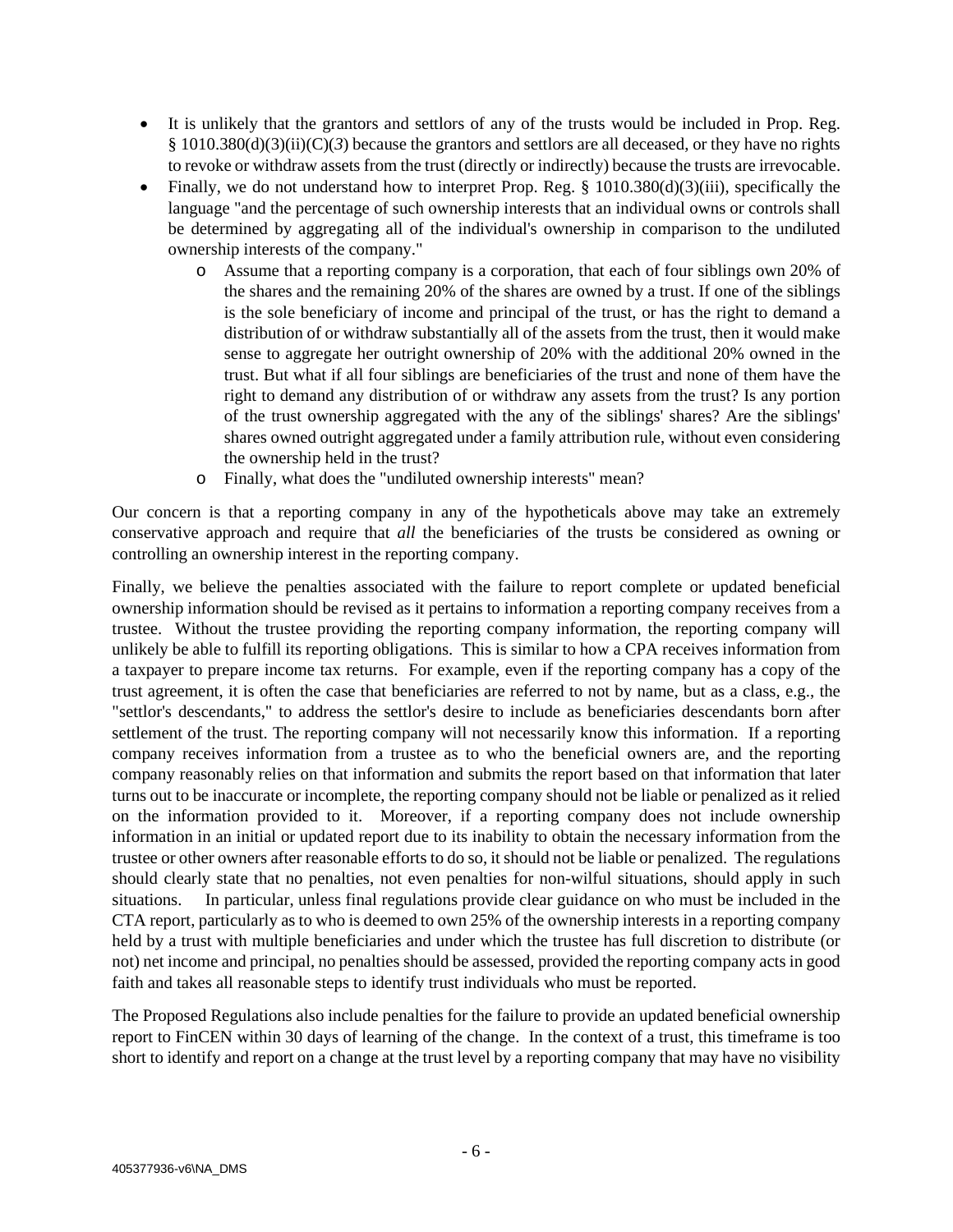on what is happening, at least with respect to the beneficiaries.<sup>1</sup> There are numerous situations that may give rise to a change in beneficial ownership, i.e., a minor turns 18, a beneficiary who was a beneficial owner dies, a power under the trust is exercised to add or remove a beneficiary, etc. If any type of change must be reported within 30 days, the reporting company would need to follow up with the trustee at least every few weeks to determine if there had been any changes. In the notice of proposed rulemaking, there is a comment that to allow the reporting companies to report on an annual basis could cause significant degradation and accuracy and usefulness of the beneficial ownership information. However, if the requirement to provide updated information within 30 days is limited to changes in the trustee, FinCEN will always have a means to collect additional information on the trust beneficiaries by simply contacting the trustee if questions arise prior to the annual report being filed. Perhaps with the exception of changes to the trustee, the reporting company should be required to report any changes through an annual filing, which would only be required if changes occurred during the prior year.

We therefore suggest four modifications to the Proposed Regulations. First, if a trust owns an ownership interest in a reporting company, we believe the reporting company should be permitted to list (i) the trustee and other individual(s), if any, described in Prop. Reg. § 1010.380(d)(3)(ii)(C)(*1*)) as the only individual(s) who might exercise direct or indirect substantial control, (ii) beneficiaries described in Prop. Reg. §  $1010.380(d)(3)(ii)(C)(2)$ , and (iii) a grantor or settlor described in of Prop. Reg. §1010.380(d)(3)(ii)(C)(3). In other words, the regulation should be clarified to state that the individuals identified in subparagraph (C) are exhaustive.

Second, we suggest that a reporting company that reasonably relies on information provided by a trustee as to whether any beneficiary or other individual should be included in the report shall not be subject to penalties if that information is later determined to be inaccurate or incomplete.

Third, we suggest that FinCEN lengthen the timeframe for a reporting company to report on beneficial ownership changes with respect to beneficiaries of trusts from the 30 days as currently proposed to one year for changes other than a change to the trustee.

Fourth, we suggest that if a bank or trust company is serving as trustee of a trust and has the authority to dispose of trust assets, the trustee itself and not any of its employees should be reported by the reporting company as a beneficial owner.

## **III. Company Applicant - Response to NPRM Question 20**

#### *Question 20: Is the proposed definition of company applicant sufficiently clear in light of current law and current company filing and registration practices, or should FinCEN expand on this definition? If so how?*

Prop. Reg. §1010.380(e), which defines the term "company applicant," is quite broad. The definition of company applicant includes not only the individual who files the document that creates the domestic reporting company or that first registers the foreign reporting company, it also includes any other individual who directs or controls the filing of either such document by such individual. In effect the definition of company applicant captures the individual who actually files the document, such as an associate or paralegal at a law firm, an employee of the corporate service provider, or an employee of the reporting company, as well as the law firm partner, employer, principal, supervisor, business colleague, etc. who directs them to do so.

<span id="page-7-0"></span><sup>&</sup>lt;sup>1</sup> We do not dispute that a change of trustee should be reported within 30 days.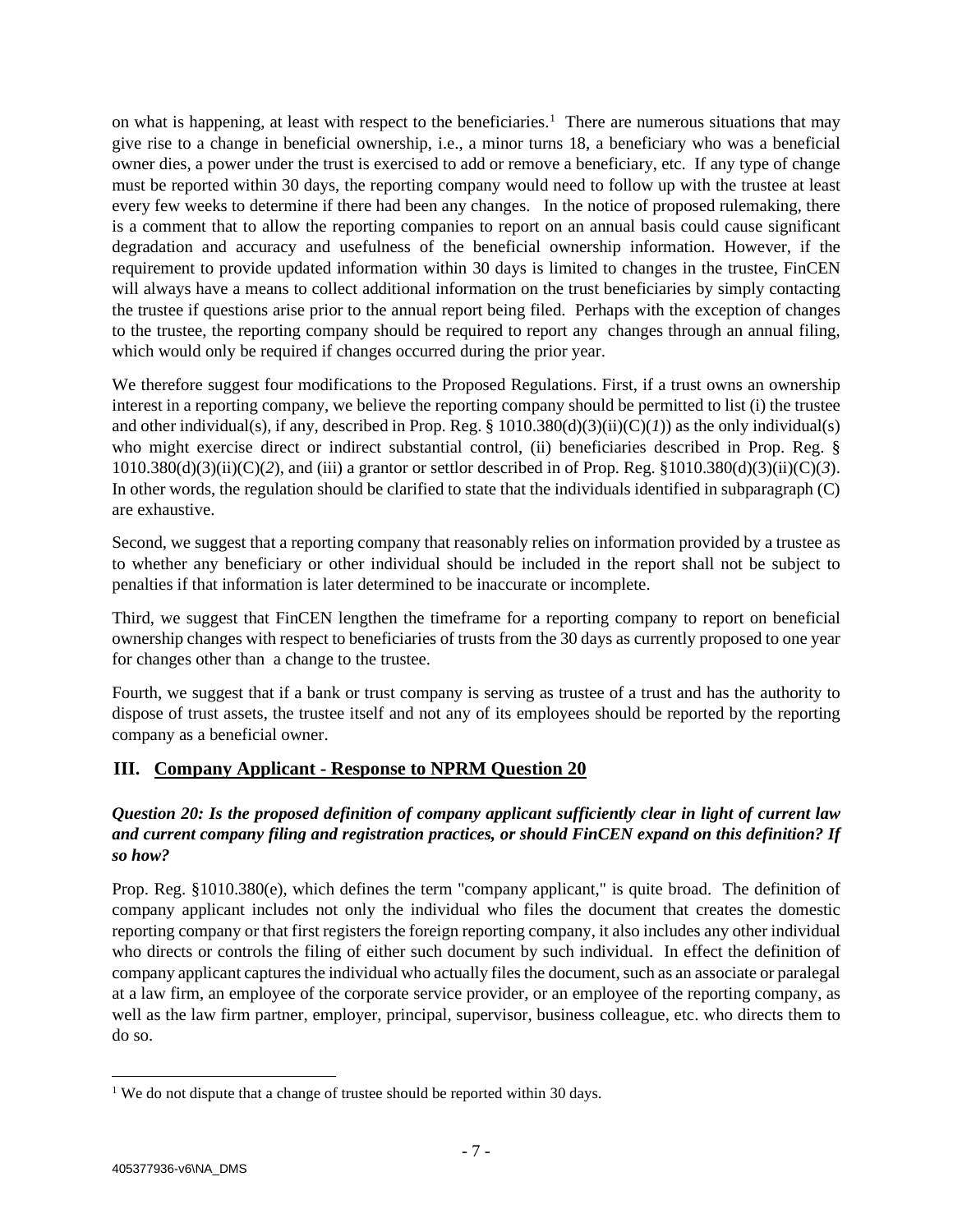The definition of company applicant in the CTA itself, which is found at 31 U.S.C. § 5036, is actually narrower than that in the Proposed Regulations in that it only provides that this term include an individual who files the application to form the reporting company or files the application to register the foreign reporting company to do business in the United States. However, the regulatory authority of Treasury throughout the CTA is quite broad, so there does appear to be support for the Proposed Regulations' expanded definition of company applicant. Chief among such support is CTA § 6402 which, when setting forth Congress's justification for enacting the CTA, notes the following:

malign actors seek to conceal their ownership of corporations, limited liability companies, or other similar entities in the United States to facilitate illicit activity, including money laundering, the financing of terrorism, proliferation financing, serious tax fraud, human and drug trafficking, counterfeiting, piracy, securities fraud, financial fraud, and acts of foreign corruption, harming the national security interests of the United States and allies of the United States[.]

It would certainly be helpful to those in law enforcement to not only have information regarding the agent, employee, associate, vendor, etc. who filed the company formation or registration document, but also that of the person who directed them to do so. It is more likely that the person who directed the filing will have information on the beneficial owners of the reporting company should there be any questions with respect to the information reported to FinCEN pursuant to the CTA.

Nevertheless, there are practical issues with the Proposed Regulations' definition of company applicant that FinCEN should consider. Under Prop. Reg. §1010.380(b) the reporting company will be required to report with respect to the Company Applicant his or her name, date of birth, complete business address, and unique identifying number and provide a copy of the document that includes this number. With respect to the initial CTA report, we believe that it will be difficult for the reporting company to know in all cases who the company applicant is or the person who directed the company applicant, particularly if the filing or registration is carried out through a service provider utilized by the lawyer who advised the company at the time of formation. Even if the reporting company does secure this information for its initial CTA report, if any of this information is inaccurate or there is a change with respect to any such information, an updated or corrected report is to be filed with FinCEN by the reporting company under Prop. Reg. §1010.380(b). We believe that it will be the rare occasion that a reporting company would be aware of any changes to much of this information or have access to all the sources that could provide such information, particularly after many years have passed.

In order to avoid a concern on the part of a reporting company that it will be unable to access such information, we recommend that Prop. Reg. §1010.380(b) require the company applicant to provide the required information about themselves, and any changes in this information, to the reporting company. This Proposed Regulation could further provide that if the reporting company makes a reasonable and good faith effort to obtain this information from the company applicant for the initial and updated reports and provides proof of such efforts, the reporting company will be deemed to have fully complied with the CTA and shall not be subject to penalties if that information is later determined to be inaccurate or incomplete. Alternatively, this Proposed Regulation could mandate that a company applicant obtain a FinCEN identifier and provide this to the reporting company, in which case there should be no need for the reporting company to update the company applicant's information.

It is also quite possible that while the person who directed the company applicant to do the filing will remain in touch with the reporting company, that this person will eventually no longer have any contact or knowledge of the whereabouts of the person who was directed to do the filing. Prop. Reg. §1010.380(b) should therefore be revised to provide that if the person directing the company applicant provides to the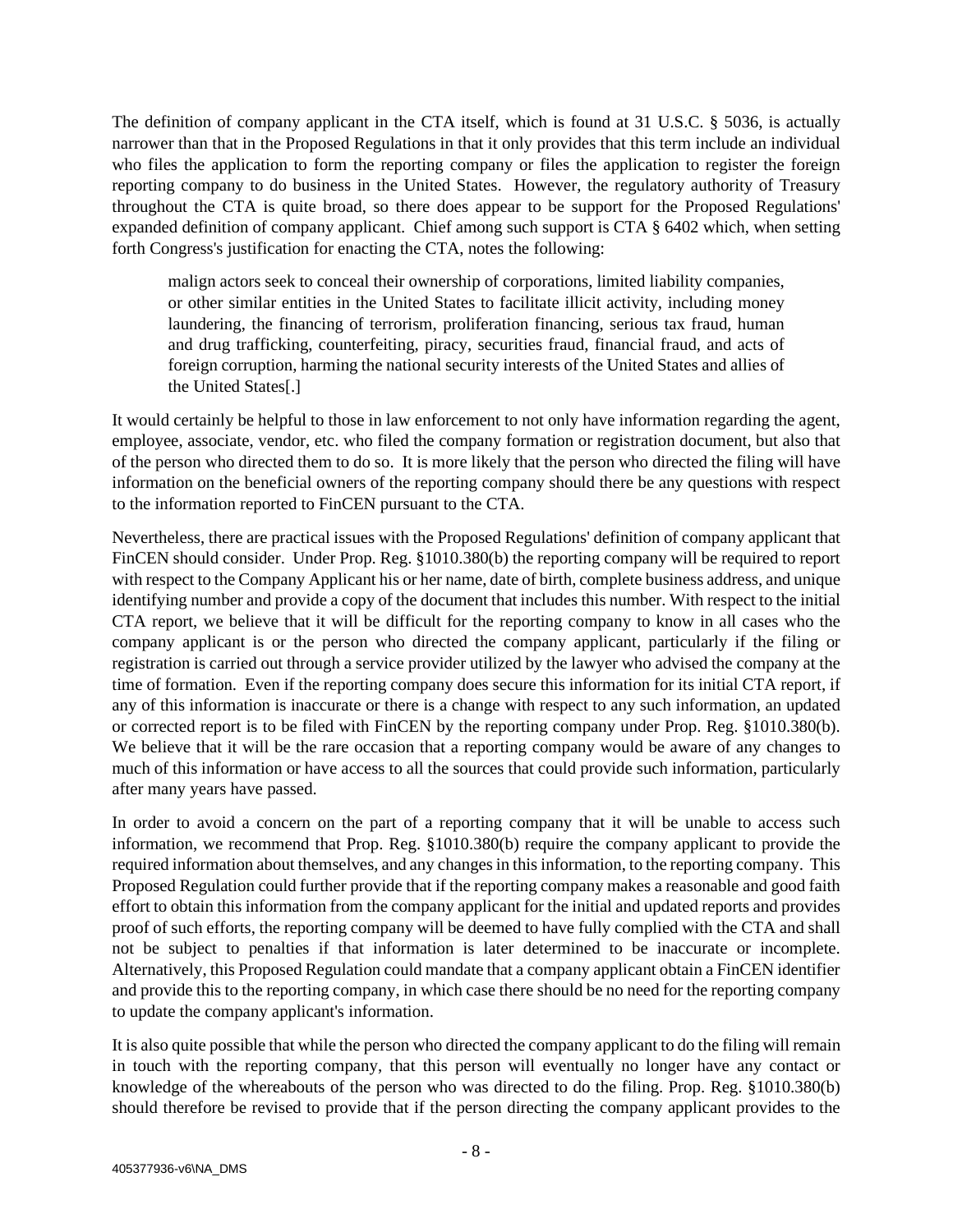reporting company its updated information, there is no need to provide information about the person who was directed to make the filing.

### **IV. Reporting Company - Response to NPRM Question 21**

*Question 21: Is the proposed definition of "reporting company" sufficiently clear to avoid confusion about whether an entity does or does not meet this requirement? If not, what additional clarifications could make it easier to determine whether this requirement applies to a particular entity?*

#### **A. Domestic Reporting Company Generally**

As applied to domestic reporting companies, we are of the opinion that the definition is clear and leaves little room for ambiguity. We believe that under Prop. Reg.  $\S$  1010.380(c)(1)(i), the term "reporting company" includes a corporation, limited liability company, or other entity, created by the filing of an organizational document with the Secretary of State or similar office under the law of a state or Indian Tribe. While the statutory term "other entity" was initially unclear, it is clear from the Proposed Regulations that the term is not designed to encompass entities beyond those that require the filing of organizational documents with the applicable state or Indian Tribe, as these types of entities are not intended to be targeted under the Act. Further, it is clear from the Proposed Regulations that FinCEN desires to focus on an organizational filing requirement as the common and consistent qualifying factor to be a domestic reporting company, which makes sense and provides a clear regulatory requirement.

With this intention, "other entity" would appear to exclude a structure like a trust, which is created by an agreement between the settlor and trustee and not by the filing of an organizational document with a state or territory. This should be acceptable given FinCEN's intentions on scope of a reporting company. It is noteworthy that although a few states in the U.S. require or permit the trustee of a trust to file a trust registration with a government authority, in no state is such a registration required in order to create the trust.

If this interpretation is accurate, then we believe that in prescribing final regulations under the Act, FinCEN should affirm that that there should be no further regulatory expansion of the "reporting company" definition that attempts to identify additional organizational forms as being included under the Act.

#### **B. Foreign Reporting Company Generally**

As applied to foreign reporting companies, we are of the opinion that the definition "registered to do business" may be overly broad and leave room for ambiguity and cause disparate treatment among various states. This is because of the variation among state laws on what activity gives rise to the level of doing business. What may rise to the level of doing business in one state may not in another state. Consequently, we would propose additional considerations and broad line tests to make it easier to determine whether this requirement applies to a particular entity.

Additional clarification is needed with respect to foreign companies that may need to register in local U.S. jurisdictions for reasons other than conducting business. These situations arise when foreign companies have needs that may not rise to the level of "doing business" within a state, but nevertheless, are required under state law to seek clearance or registration of some sort to perform a certain task or activity. Examples may include the following types of activities that would require registration:

- Maintaining, defending, or settling a lawsuit or proceeding
- resurrecting and addressing a state tax clearance for a prior tax year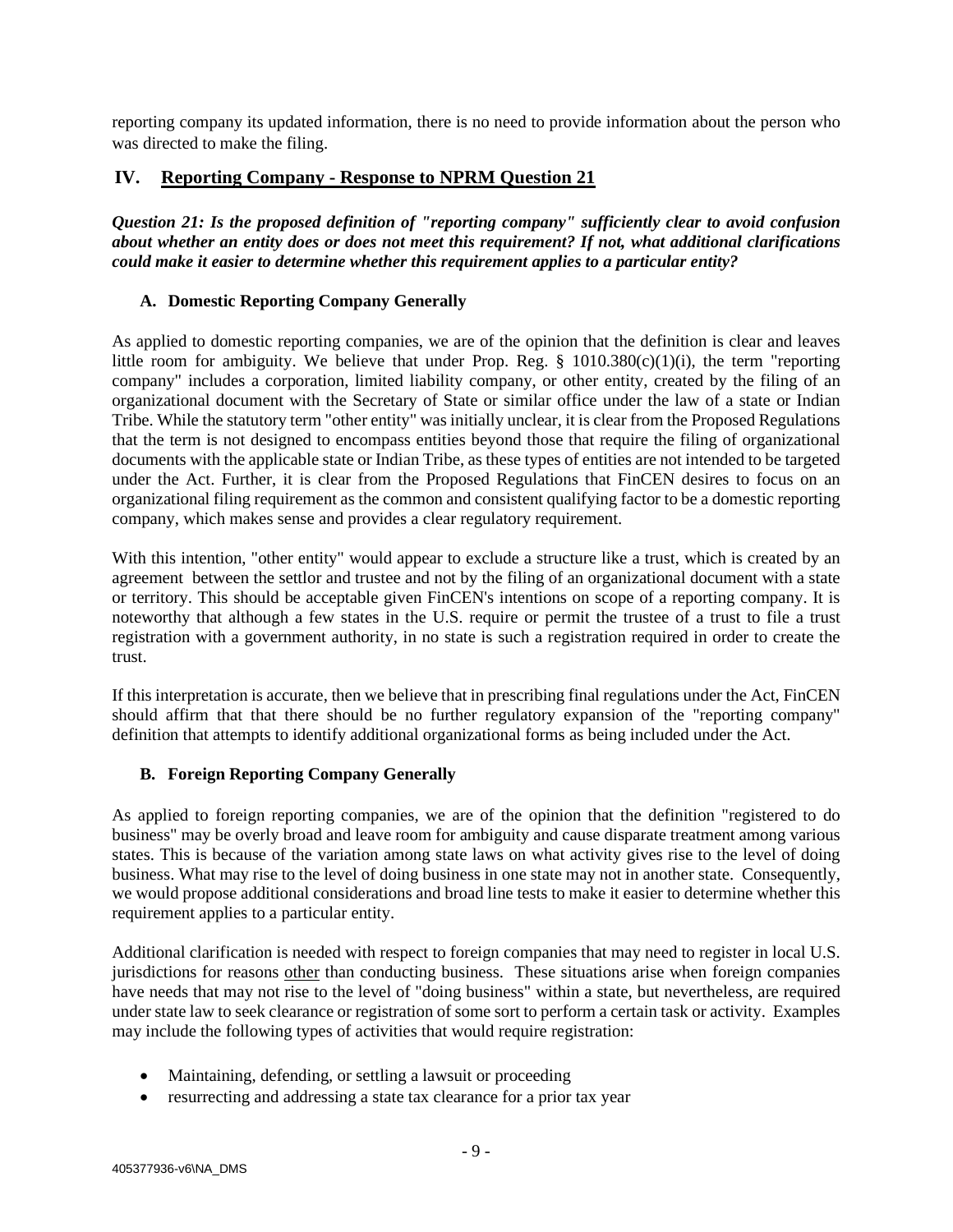- dealing with internal LLC affairs such as holding member or manager meetings
- maintaining a bank account in the state
- having an office, agency, or persons in the state for handling securities custody
- soliciting or obtaining orders where the orders require acceptance outside the state before they become contracts
- selling, by contract created in a foreign jurisdiction and agreeing, by the contract, to deliver into a U.S. state that requires the supervision and/or inspection of technical or skilled trades that are generally not available in the foreign jurisdiction
- creating, as borrower or lender, or acquiring indebtedness with or without a mortgage or other security interest in property
- collecting debts or foreclosing mortgages or other security interests in property
- conducting an isolated transaction that is not one in the course of similar transactions. See Title 6, Section 18-912 of the Delaware Code and Florida Statutes 605.0905 Florida LLC Act for further example.

On the other hand, there may be instances where the "registered to do business" definition may not apply altogether because no registration is required under applicable state law; however, the foreign company is one that fits within the scope of entities that FinCEN wants to monitor and include as a "reporting company" under the CTA. Examples may include a foreign company formed to own certain personal real estate holdings in a U.S. jurisdiction or to maintain a bank account. Some states do not require registration in this instance as the activity does not rise to the level of transacting business. Illustrative examples of this can be found in Florida Statutes § 605.0905(m), and 68 Del. Laws c 18-912(3).

Finally, there may be instances where the "registered to do business" definition of a foreign corporation becomes moot or generally inapplicable because the foreign corporation no longer does business in the U.S., but the corporation needs to pursue a claim or tax assessment from a prior year. In that case, the corporation will need to pursue a certificate of authority to commence business. Further examples can be found in both Michigan Comp. Laws, § 450.2051 and in the Revised Model Business Corporation Act, § 15.02 (c). While likely unintended in scope, such a certification of authority would draw the foreign corporation back into the definition of a reporting company.

#### **C. Exceptions to Reporting Companies—Large Operating Company**

Prop. Reg.  $\S$  1010.380(c)(3) generally exempts 23 types of entities from the definition of "reporting company." Key exemptions include those for large operating companies, securities issuers, banks, insurance companies and producers, brokers or dealers in securities, registered investment companies and advisers, venture capital fund advisers, accounting firms, tax exempt entities (or those assisting tax exempt entities) and special pooled investment funds. We recognize that these entities are exempt because they are already subject to federal or state regulation, so their beneficial owners are typically known to regulators. We also recognize that FinCEN chose not to propose any new exemptions, despite its authority under the Act to do so.

The main expansion in the Proposed Regulations is clarification of the "large operating company" exemption, defining it in Prop. Reg.  $\S$  1010.380(c)(3)(xxi) to mean a company that: employs more than 20 employees on a full-time basis in the United States, filed Federal income tax returns in the prior year demonstrating more than \$5,000,000 in gross receipts or sales in the aggregate, including receipts or sales from entities owned by the entity and through which the entity operates; and has an operating presence at a physical office within the United States.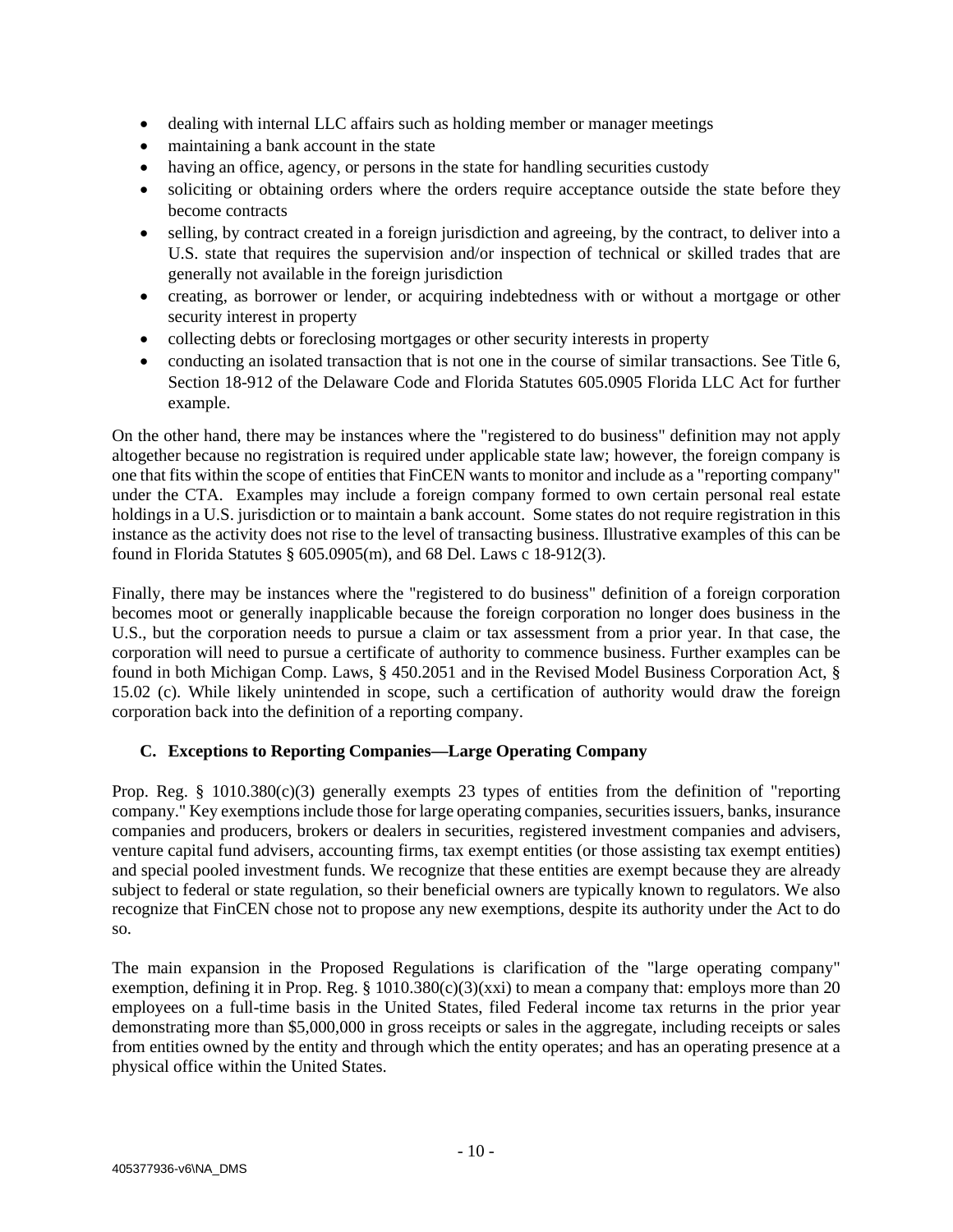While the clarification of a larger operating company exception is welcome, in some contexts, its requirements may swallow the rule. Below are some examples where a company may not benefit from the large operating company exception under a literal reading of the rule, even though intended.

A common organizational technique for larger companies is to own entities underneath for purposes of separating business lines and asset classes, minimizing liability exposure, engaging in tax planning, estate planning, and other business and planning purposes. In these instances, it is possible that the application of requirements under this exemption may not be met until a certain period of time has passed or might never be met because each new company would be a reporting company until it has had time to build a track record of gross receipts and employment. In some instances, the holding company might never meet the large company exception because its sole function is organizational and it does not operate a business. Perhaps in this instance a holding company can be exempted from the reporting requirements either by virtue of being an "alter ego" of the operating business, or by an expansion of the definition and requirements of the inactive entity exception under Prop. Reg.  $\S$  1010.380(c)(3)(xxiii), given its 100% ownership in the operating business. We believe that comparison can be drawn to the Proposed Regulations allowance for the \$5,000,000 filing threshold to be met for affiliated groups of corporations within the meaning of 26 U.S.C. § 1504 and provided for specifically under Prop. Reg. § 1010.380(c)(3)(xxi)(C).

With the revolving door of company staffing, it is not uncommon these days for employees to shift employment, sometimes even after a short period of time. While the employee requirements of the exemption are helpful, we propose some markers on when the 20 full-time employees are measured so there is no confusion as to whether a company qualifies. For example, we propose the employee requirement included under Prop. Reg. §  $1010.380(c)(3)(xxi)$  be a measurement at "any point in the year", which will prevent disqualification of a company if at the end of the company's applicable tax year, some employees have left the organization and the 20 employee threshold is no longer met. Another option would be to apply an average number of employees over the company's applicable taxable year.

While the greater than \$5,000,000 gross receipts requirement is a clear marker, its application to companies with foreign operations may present some inequities. Currently as the proposed rules are written, gross receipts from foreign operations are not included in this calculation. If it is FinCEN's intention to exclude foreign source earnings from being counted, then more specificity is needed in Prop. Reg. §  $1010.380(c)(3)(C)$  to assess how to perform this analysis. In this day of the remote and virtual workforce, tracking domestic vs. foreign sales can be difficult without clear guidelines. For example, if a sale is consummated in a virtual meeting between parties located in the U.S. and in a foreign country, where is the revenue from the sale sourced? What if the sale was consummated physically in the U.S. but to a foreign customer? And even if clear guidelines are provided, how will the accounting for the U.S. vs. foreign revenue be handled? If a company is not setup with foreign operations, it could be an enormous administrative burden to require accounting systems and methodologies to accurately bifurcate domestic vs. foreign revenue for this purpose.

It is possible, especially in today's rapidly changing business environment, that a company which has previously qualified for the large operating company exception may become required to file under circumstances not intended to fall within the scope and purpose of the Act. Such instances might include the continuation of operating activities in furtherance of a plan to wind up the affairs of a company or a declaration of bankruptcy where partial year sales may not meet the \$5,000,000 requirement. Often times these events span over one or more tax years. We would propose an additional exception for such circumstances where formal action has been taken pursuant to the governing documents of an entity to begin the discontinuation of operating activities.

\* \* \* \* \*